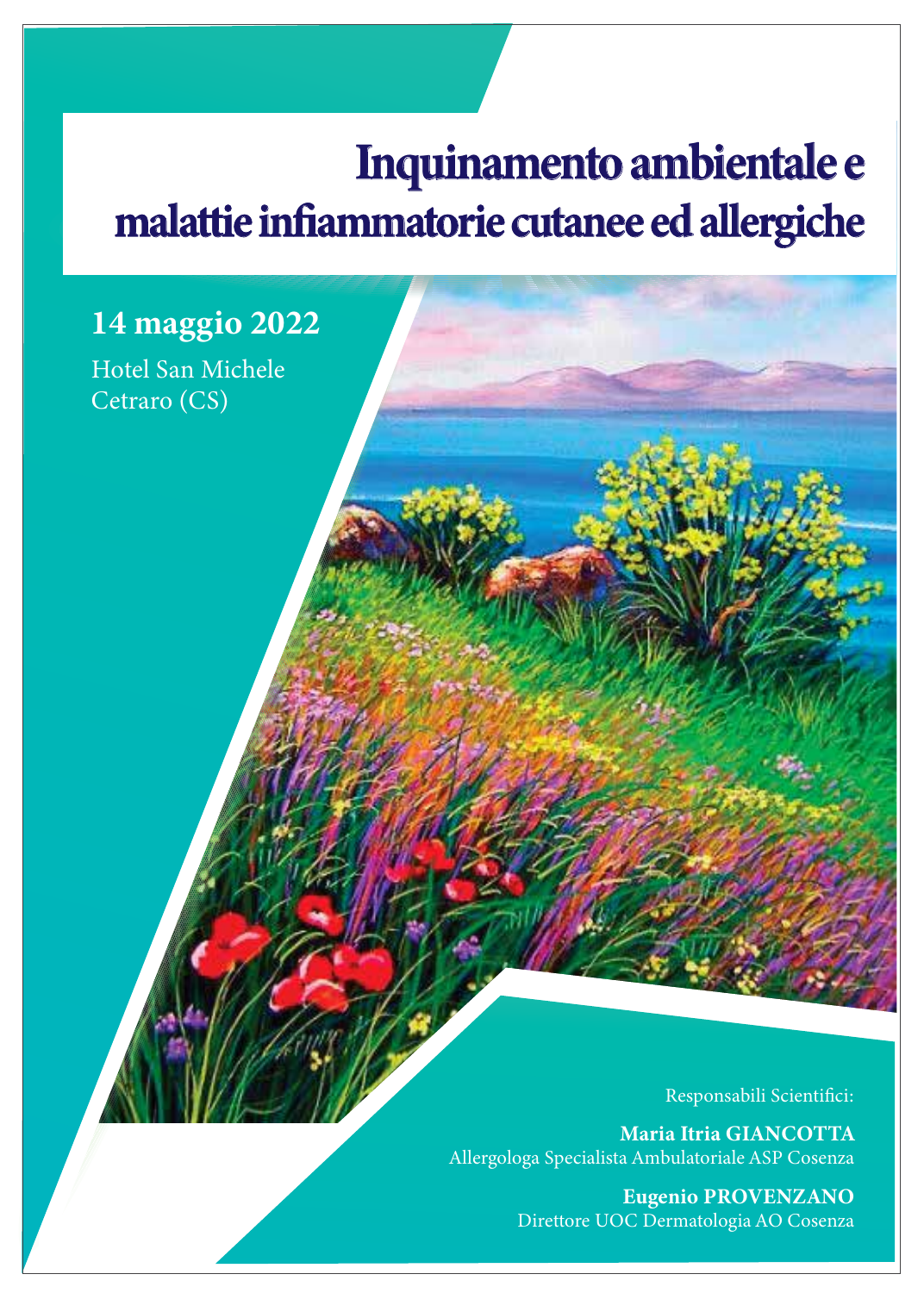#### **PROGRAMMA**

- Registrazione partecipanti  $08.30$
- Saluto Autorità  $08.35$
- Presentazione del corso  $08:45$ Maria Itria Giancotta, Eugenio Provenzano

#### **INQUINAMENTO ED APPARATO RESPIRATORIO**

I sessione Moderatori: Attilio Fulgido, Giacomo Greco

- Inquinanti ambientali: chimici, fisici e biotici  $09:00$ Maria Itria Giancotta
- Rinite allergica e comorbidità: qual è il ruolo degli inquinanti ambientali?  $09:20$ Rocco Longo
- Allergia a veleno di imenotteri...crescono i rischi:  $09:40$ sarà colpa dell'inquinamento? Marcello Cilia
- Quanto incide l'inquinamento atmosferico nella patogenesi dell'asma bronchiale?  $10:00$ Carlo Lorenzo Manfredi
- discussione  $10:20$
- $10:30$ pausa caffè

II sessione Moderatori: Anna Aulicino, Antonello Capano

- Asma e OSAS: è solo colpa dello smog?  $10:45$ Alhino Petrone
- Patologie respiratorie: dai farmaci tradizionali agli  $11.05$ innovativi farmaci biologici...quali opzioni terapeutiche? Francesca Amoroso, Salvatore Tripodi
- ITS iniettiva e ITS sublinguale: quale ruolo oggi?  $11:25$ Domenico Calabrò, Saverio Daniele
- discussione  $11:45$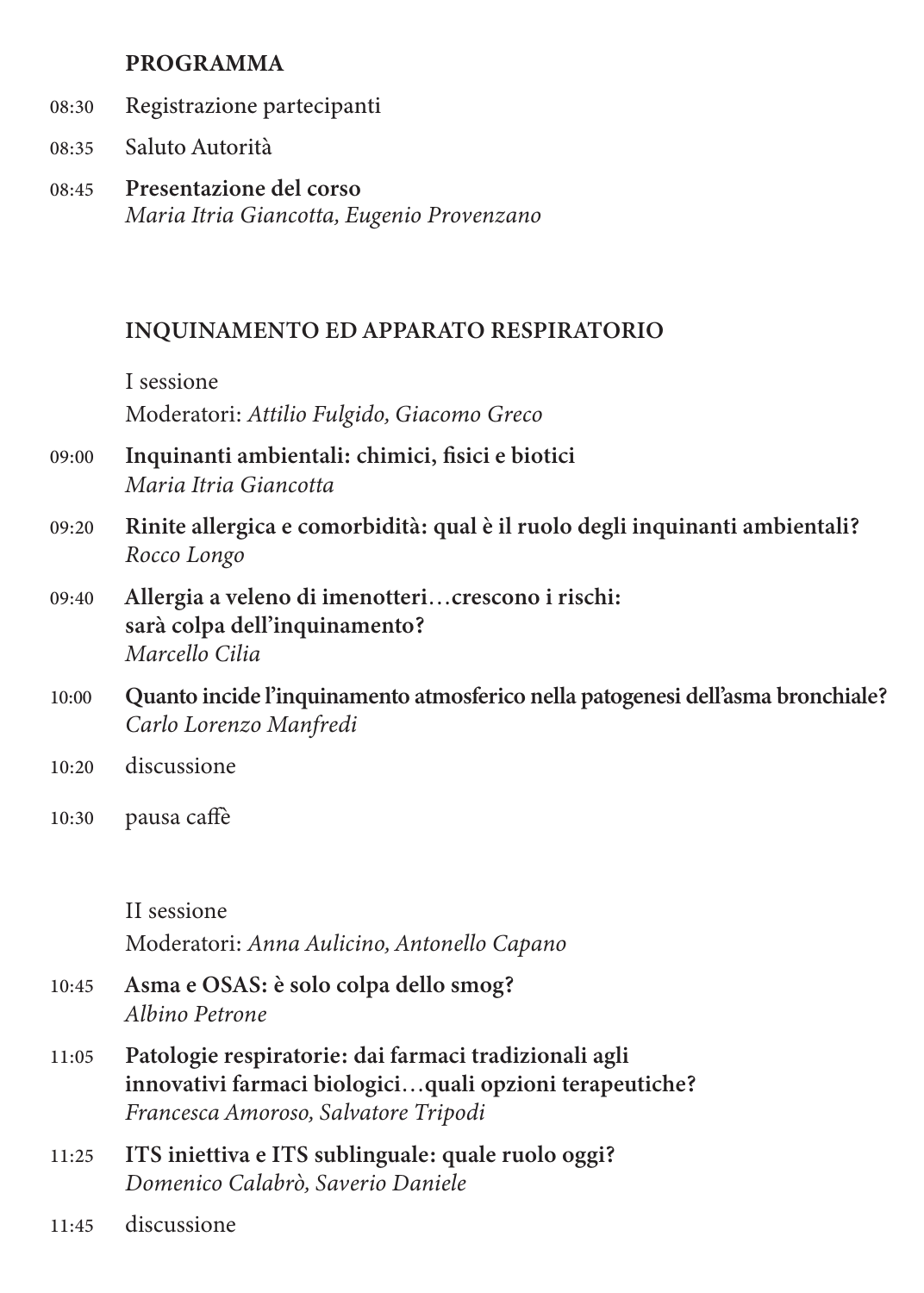**III** sessione Moderatori: Nicola Gargano, Attilio Sabato

- Possiamo difenderci dall'inquinamento ambientale?  $12:00$ Il punto di vista del medico ambientalista e le proposte del politico. Ferdinando Laghi
- Laudato sì: la scienza e la religione  $12:20$ Don Guido Quintieri
- discussione  $12.40$
- $13.00$ pausa pranzo

### **INQUINAMENTO E CUTE**

IV sessione

Moderatori: Sandra Curia, Caterina Mancuso, Vincenzina Scorza

- Effetti dell'inquinamento ambientale sugli alimenti e correlazione 14:00 con le malattie infiammatorie ed allergiche Achiropita Curti
- Orticaria idiopatica cronica: quanto incide l'inquinamento?  $14.20$ Steven Nisticò
- DAC e DIC ... da inquinamento ambientale.  $14:40$ Domenico D'Amico
- Melanoma ed inquinamento: esiste una correlazione?  $15:00$ Fabrizio Guarneri

discussione  $15.20$ 

V sessione

Moderatori: Antonio Bonifati, Silvana Palmieri

Quanto l'ambiente incide sulla Dermatite Atopica?  $16:00$ Conferma dei farmaci biotecnologici e novità terapeutiche. Cataldo Patruno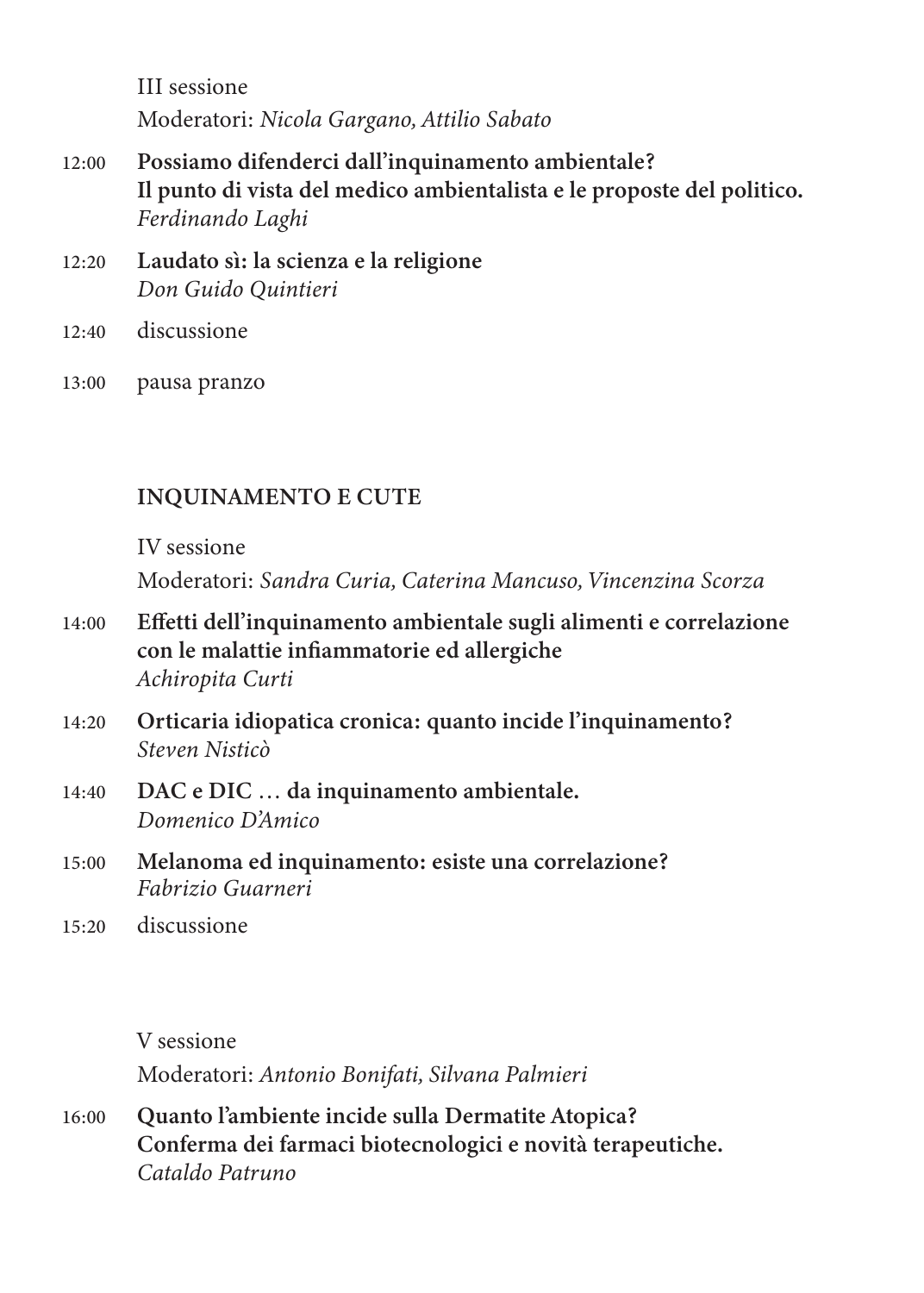- Quanto l'ambiente incide sulla malattia psoriasica?  $16:20$ Conferma dei farmaci biotecnologici e novità terapeutiche. Anti IL 17. Giovanna Malara
- 16:40 Esperienze di Real life. Anti IL23: Guselkumab, Risankizumab, Tidrakizumab Eugenio Provenzano, Pietro Morrone, Fabrizio Giuseppe Amoruso
- Small molecules: inibitore PDE 4  $17.20$ Luigi Bennardo
- Fumarati  $17:35$ Stefano Dastoli
- $17:50$ discussione
- Verifica dell'apprendimento e conclusione dei lavori  $18:00$

#### Razionale

Quando avranno inquinato l'ultimo fiume, abbattuto l'ultimo albero. cacciato l'ultimo bisonte. pescato l'ultimo pesce... solo allora si accorgeranno che non si può mangiare il denaro.

Alla luce dei dati più recenti dell'Organizzazione Mondiale della Sanità (OMS) e del Programma delle Nazioni Unite per l'Ambiente (UNEP) mai come oggi questa antica profezia dei nativi americani sembra prossima ad avverarsi.

L'inquinamento ha modificato profondamente l'ambiente in cui viviamo con importanti effetti sul nostro modo di vivere e sulla nostra salute. Questo congresso cercherà di mettere insieme e a confronto diverse figure scientifiche e non solo per porsi delle domande sul ruolo dell'inquinamento e dei cambi ambientali in alcune patologie ed in generale nel benessere umano in un'ottica multidisciplinare che rappresenta l'unico approccio possibile per un'efficace comprensione e risoluzione dei problemi.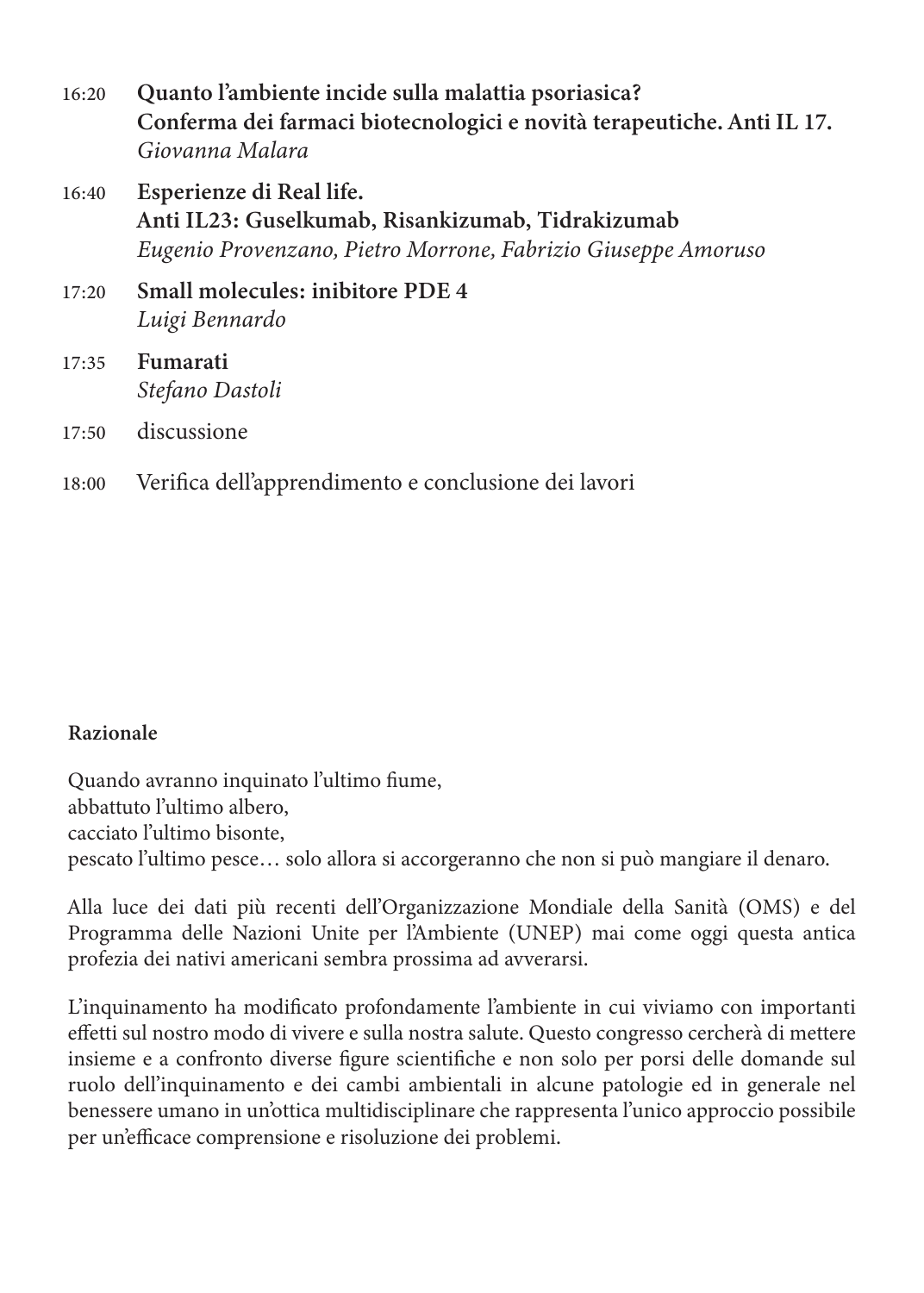#### Relatori e Moderatori:

Amoroso Francesca Allergologa, Specialista ambulatoriale Azienda Sanitaria Provinciale di Cosenza

Amoruso Giuseppe Fabrizio Dirigente Medico UOC Dermatologia Azienda Ospedaliera di Cosenza

**Aulicino Anna** Responsabile reparto Medicina Interna Tirrenia Hospital Belvedere Marittimo

**Bennardo Luigi** Dermatologo, libero professionista Cosenza

**Bonifati Antonio** Dermatologo, libero professionista Castrovillari

Calabrò Domenico Direttore SOC Pneumologia Ospedale Locri Azienda Sanitaria Provinciale di Reggio Calabria

Capano Antonio Angelo Domenico Medico di medicina generale Cosenza

Cilia Marcello Allergologolo, Specialista ambulatoriale Azienda Sanitaria Provinciale di Reggio Calabria

Curia Sandra Dermatologa, Specialista ambulatoriale Azienda Sanitaria Provinciale di Cosenza

Curti Achiropita Servizio di nutrizione clinica e artificiale Azienda Ospedaliera di Cosenza

**D'Amico Domenico** Dirigente Medico SOC Dermatologia Azienda Ospedaliera "Pugliese Ciaccio" - Catanzaro

Daniele Saverio Allergologolo, Specialista ambulatoriale Azienda Sanitaria Provinciale di Cosenza

Dastoli Stefano Dirigente Medico UO Dermatologia Azienda Ospedaliero-Universitaria Mater Domini Catanzaro

**Fulgido Attilio** Responsabile Ambulatorio Pneumologia e disturbi respiratori del sonno Ospedale Tiberio Evoli, Melito Porto Salvo

Gargano Nicola Dermatologo, libero professionista Cosenza

Giancotta Maria Itria Allergologa, Specialista ambulatoriale Azienda Sanitaria Provinciale di Cosenza

Greco Giacomo Allergologo, libero professionista Crotone

Guarneri Fabrizio Ordinario di Dermatologia e Venereologia Università degli studi di Messina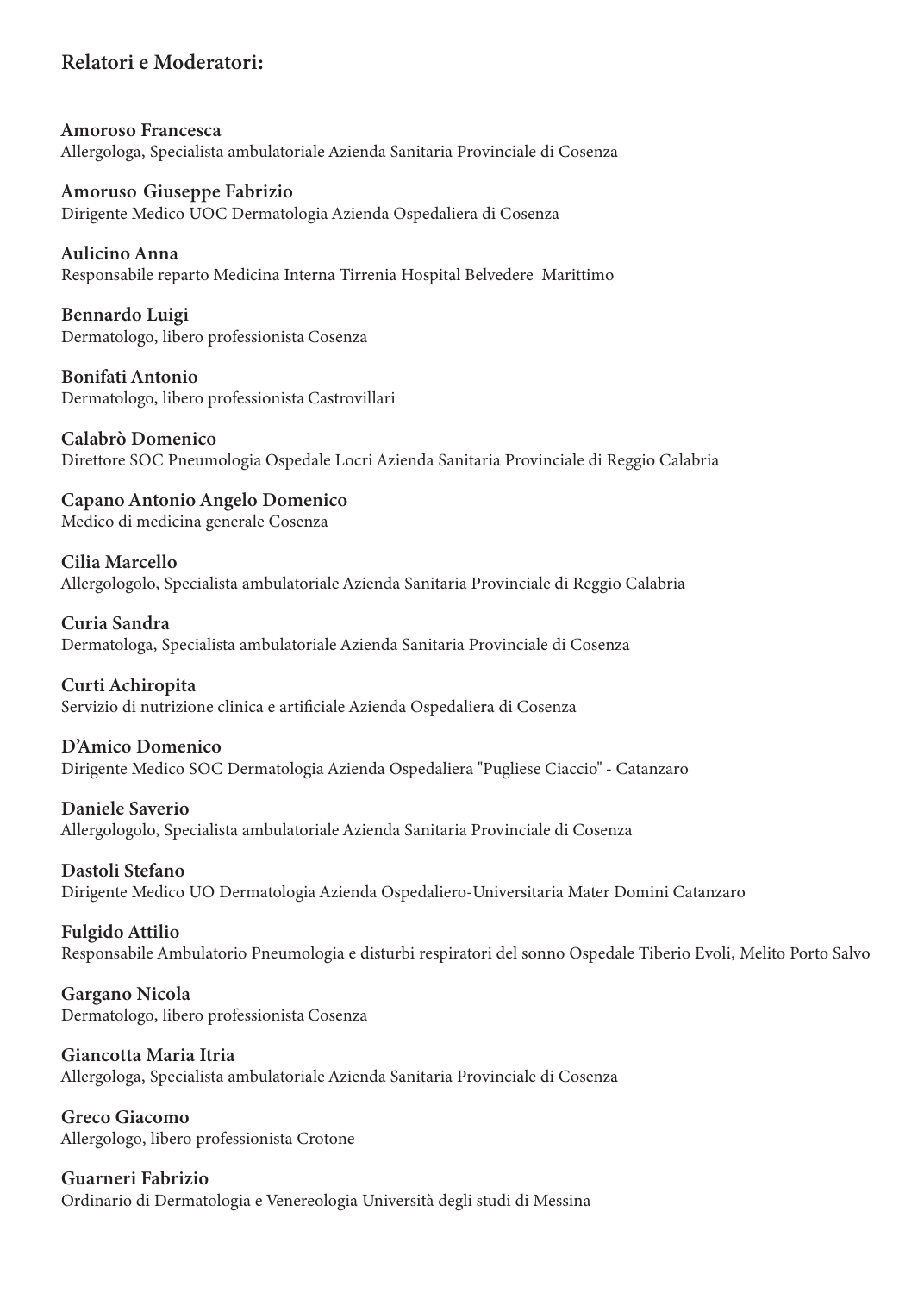Laghi Ferdinando ISDE International Society of Doctors for the Environment

Longo Rocco Allergologo, Specialista ambulatoriale Azienda Sanitaria Provinciale di Vibo Valentia

Malara Giovanna Direttore UOC Dermatologia Grande Ospedale Metropolitano "Bianchi Melacrino Morelli" Reggio Calabria

**Mancuso Caterina** Dermatologa, Specialista Ambulatoriale Azienda Sanitaria Provinciale di Cosenza

Manfredi Carlo Lorenzo Dirigente Medico UOC Pneumologia Azienda Ospedaliera di Cosenza

Morrone Pietro Dirigente Medico UOC Dermatologia Azienda Ospedaliera Cosenza

Nisticò Steven Paul Direttore Scuola di Specializzazione in Dermatologia e Venereologia dell'Università "Magna Graecia" di Catanzaro.

Palmieri Silvana Dermatologa, libero professionista Soverato

Patruno Cataldo Professore di Malattie cutanee e veneree Università degli Studi "Magna Græcia" di Catanzaro Professore di Dermatologia allergologica, professionale e ambientale Università di Napoli Federico II

Petrone Albino Direttore UOC Pneumologia Azienda Ospedaliera di Cosenza

Provenzano Eugenio Direttore UOC Dermatologia Azienda Ospedaliera

Quintieri don Guido Parroco "Parrocchia Santa Maria Maddalena" Bonifati

Sabato Attilio Giornalista professionista Cosenza

Scorza Vincenzina Dermatologa, libero professionista Catanzaro

Tripodi Salvatore Pneumologo allergologo centro malattie polmonari Azienda Sanitaria Provinciale di Reggio Calabria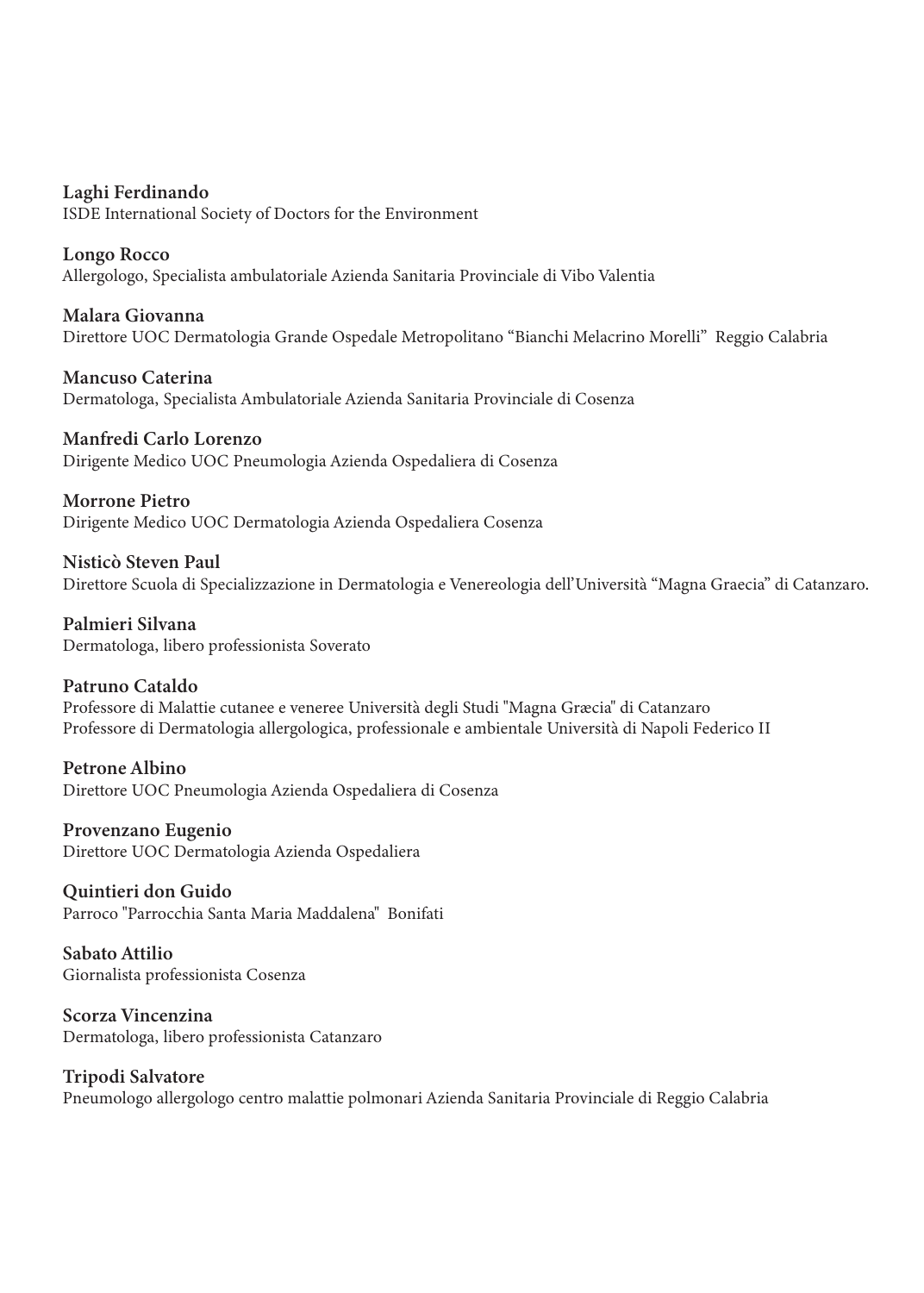

#### **INFORMAZIONI GENERALI**

8 crediti ECM

Il corso, cod. ECM 343880, è accreditato per Medici Chirurghi (tutte le specializzazioni) ed Infermieri per un numero massimo di 100 partecipanti

L'iscrizione è gratuita e da diritto all'accesso ai lavori scientifici, kit congressuale, colazione di lavoro, attestato ECM\*.

#### E' necessario effettuare la richiesta di pre-iscrizione al corso sul sito www.jbprof.com

Si precisa che la pre-iscrizione al corso dovrà essere validata con la firma di presenza, presso la segreteria organizzativa J&B disponibile in sede congressuale, a partire dalle ore 08:30 e fino alle ore 09:00 di sabato 14/05/2022. Superato tale orario massimo di tolleranza, verrà annullata la pre-iscrizione e saranno inserite le richieste in lista d'attesa. L'accesso al corso sarà stabilito secondo l'ordine cronologico di registrazione in segreteria e avranno diritto all'acquisizione dei crediti ECM i primi 100 iscritti.

\*Il rilascio dei crediti ECM è subordinato all'attenta verifica della partecipazione (90% delle ore formative) e del questionario di valutazione (superato con almeno il 75% di risposte corrette).